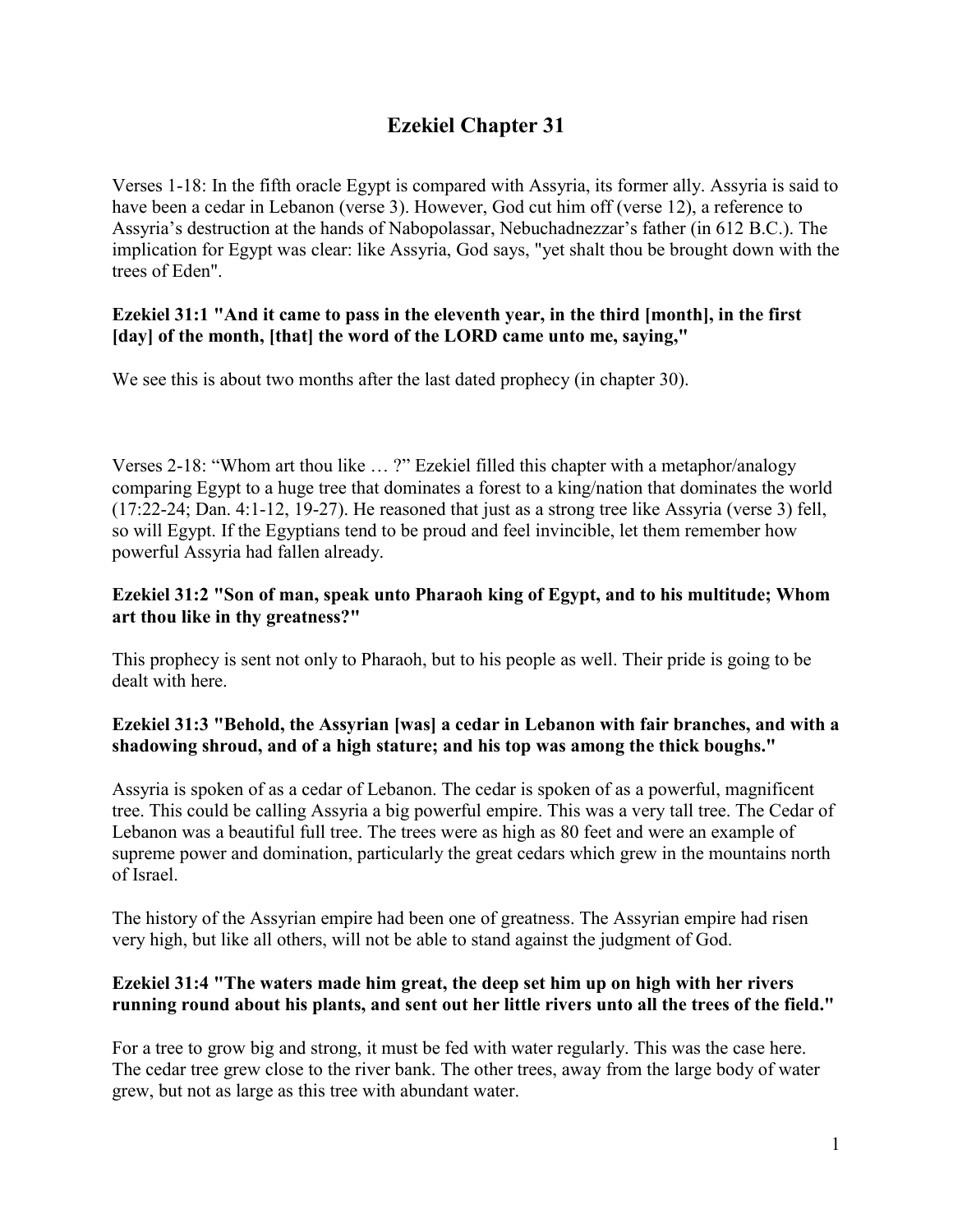## **Ezekiel 31:5 "Therefore his height was exalted above all the trees of the field, and his boughs were multiplied, and his branches became long because of the multitude of waters, when he shot forth."**

This is speaking of Assyria rising above the little nations around her. This is all speaking of worldly strength.

## **Ezekiel 31:6 "All the fowls of heaven made their nests in his boughs, and under his branches did all the beasts of the field bring forth their young, and under his shadow dwelt all great nations."**

In the sight of the world, Assyria was a very great nation. All of the countries around her wanted her protection. It was God who had allowed Assyria to become a great nation for His purposes. The tree will dry up and die, if the source of growth is cut off. God (water), is the source of its growth. God had made it great. Assyria was a great nation that many could benefit from. She must stay humble, and realize her strength comes from God.

#### **Ezekiel 31:7 "Thus was he fair in his greatness, in the length of his branches: for his root was by great waters."**

The deeper the root of the tree goes, the stronger the tree is. The root will go deep and seek water. That is what is intended here. The root feeds the tree, and makes it grow tall and strong. The soul of man needs nourishment, like this tree. The water symbolizes the Word of God. It is the Word of God that makes us strong.

Verses 8-9: "Garden or God … trees of Eden". Since Assyria was in the area of the Garden of Eden, Ezekiel used the ultimate of gardens as a point of relative reference by which to describe tree-like Assyria.

## **Ezekiel 31:8 "The cedars in the garden of God could not hide him: the fir trees were not like his boughs, and the chestnut trees were not like his branches; nor any tree in the garden of God was like unto him in his beauty."**

Jesus is the Tree of Life in the Garden of Eden. The Tree of Life was in the center of the garden. The lesser trees were out in the garden. Adam and Eve could have come to the center of the garden, and eaten of the Tree which brought life eternal. They were like many church goers today, who just nibble around the edge of Christianity, and never go to the Tree of Life.

Adam and Eve never partook of life eternal. They preferred worldly gifts, rather than Life, which God gives. The sad thing is, they partook of the tree which appealed to their eyes. The tree of the knowledge of good and evil appealed to the flesh of man.

**Ezekiel 31:9 "I have made him fair by the multitude of his branches: so that all the trees of Eden, that [were] in the garden of God, envied him."**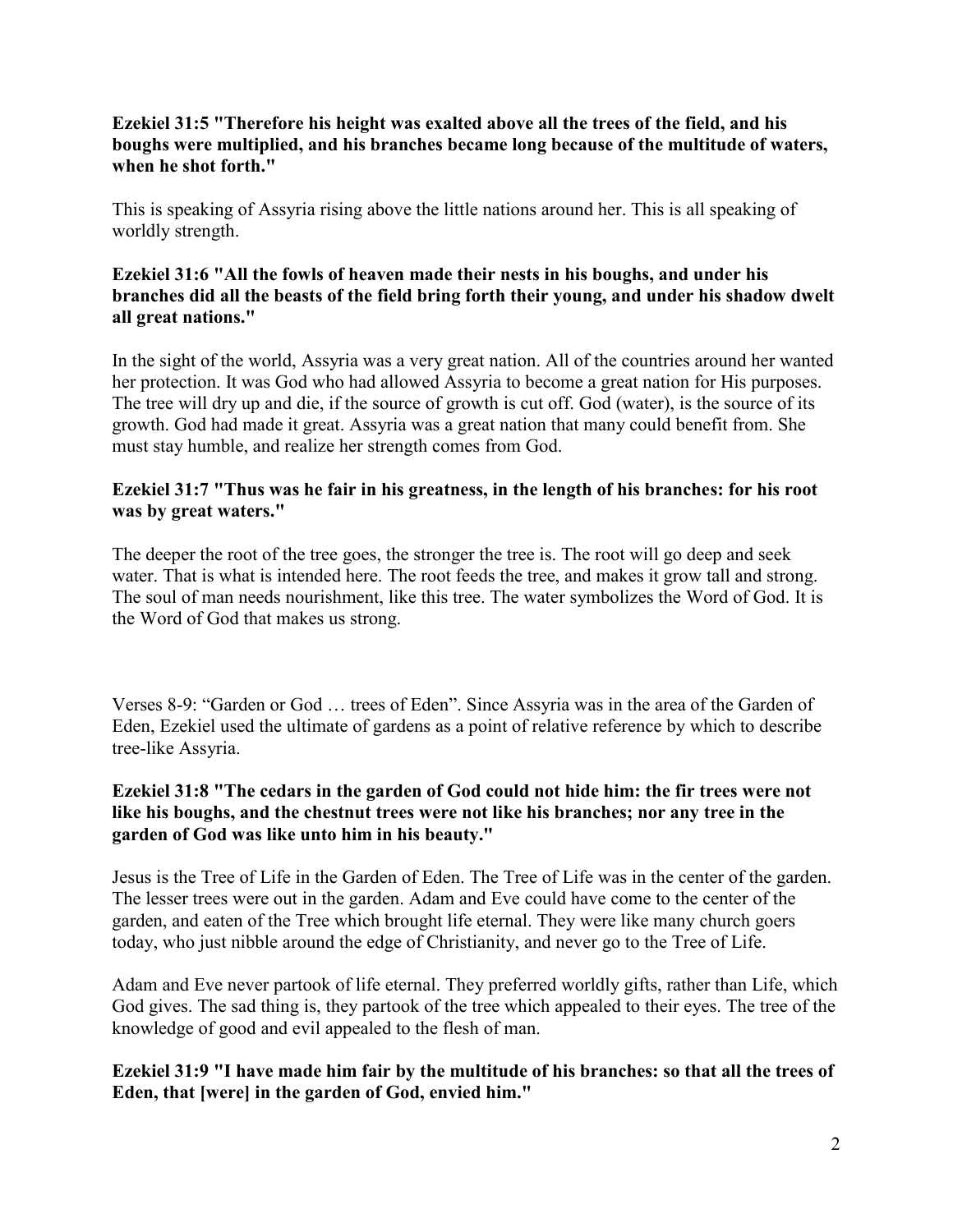The tree, which was so beautiful to the eye, was the tree of knowledge of good and evil. Eve looked, and lusted, and then partook of this beautiful tree, and gave of its fruit to Adam. They fell, just as this beautiful tree (Assyria) falls. Beauty to the eye does not bring happiness, or peace. Generally speaking, this type beauty causes lust in the man.

## **Ezekiel 31:10 "Therefore thus saith the Lord GOD; Because thou hast lifted up thyself in height, and he hath shot up his top among the thick boughs, and his heart is lifted up in his height;"**

They felt that they had lifted themselves up by their own achievements. They had forgotten where their root was. They forgot their strength came from God. "His heart is lifted up" speaks of pride.

Ezekiel shifted from the historical illustration of Assyria's pride and fall to the reality of Egypt. God was using Assyria to teach the nations the folly of earthly power and might.

## **Ezekiel 31:11 "I have therefore delivered him into the hand of the mighty one of the heathen; he shall surely deal with him: I have driven him out for his wickedness."**

Just as Adam and Eve were driven out of the Garden of Eden, it is Nebuchadnezzar who attacks Assyria. It is truly a judgment of God upon them. They fall to Babylon. They had been great, but their fall came suddenly.

## **Ezekiel 31:12 "And strangers, the terrible of the nations, have cut him off, and have left him: upon the mountains and in all the valleys his branches are fallen, and his boughs are broken by all the rivers of the land; and all the people of the earth are gone down from his shadow, and have left him."**

The people of the earth (branches), no more looked to Assyria. This had been a vast empire that controlled many nations. Now, they are fallen. They do not control anyone.

## **Ezekiel 31:13 "Upon his ruin shall all the fowls of the heaven remain, and all the beasts of the field shall be upon his branches:"**

The ruin is so great; there will no longer be an Assyrian empire. The wild animals hover over the dead bodies.

Verses 14-16: "The pit": The scene shifts from earth and the Garden of God to the grave (32:18), as God again refers to the destruction of Assyria and all her allies ("all the trees," "all that drink water").

**Ezekiel 31:14 "To the end that none of all the trees by the waters exalt themselves for their height, neither shoot up their top among the thick boughs, neither their trees stand up in**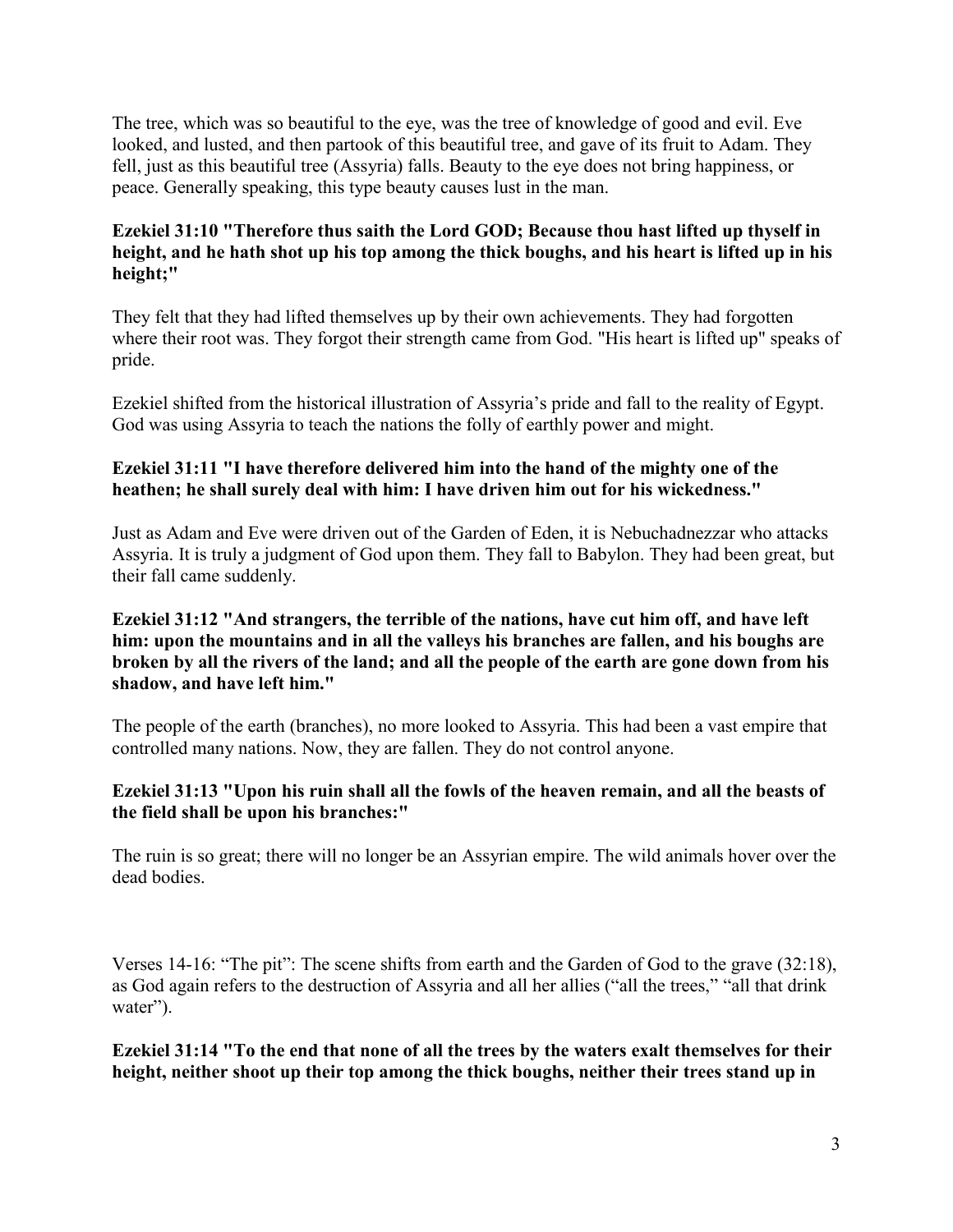#### **their height, all that drink water: for they are all delivered unto death, to the nether parts of the earth, in the midst of the children of men, with them that go down to the pit."**

Assyria, and all of her allies, are brought down to death. "Pit" is Sheol, or Hades. Not only have their bodies died, but they have lost their soul to hell as well.

#### **Ezekiel 31:15 "Thus saith the Lord GOD; In the day when he went down to the grave I caused a mourning: I covered the deep for him, and I restrained the floods thereof, and the great waters were stayed: and I caused Lebanon to mourn for him, and all the trees of the field fainted for him."**

Lebanon became black from the devastation. There must have been terrible fires to cause this blackness. Mourning, in this instance, speaks of that blackness. It appeared that all the rivers dried up, and the trees withered and died.

## **Ezekiel 31:16 "I made the nations to shake at the sound of his fall, when I cast him down to hell with them that descend into the pit: and all the trees of Eden, the choice and best of Lebanon, all that drink water, shall be comforted in the nether parts of the earth."**

We see from the fact that they were cast into hell, that they had committed sin. Nineveh, its capital, was a massive city. To see all of Assyria fall to such a fate, would bring thoughts of pity from the hardest heart. The last of this verse, seems to indicate that those already in hell, were somewhat comforted by knowing they were not the only ones to fall. What comfort this could possibly be, I cannot tell.

#### **Ezekiel 31:17 "They also went down into hell with him unto [them that be] slain with the sword; and [they that were] his arm, [that] dwelt under his shadow in the midst of the heathen."**

Not only did Assyria fall to this terrible fate, but all of its allies, as well. This is the fate of all who put their trust in the world and the power it has. Those who do not live for the LORD, can expect the same fate as these Assyrians and their allies.

#### **Ezekiel 31:18 "To whom art thou thus like in glory and in greatness among the trees of Eden? yet shalt thou be brought down with the trees of Eden unto the nether parts of the earth: thou shalt lie in the midst of the uncircumcised with [them that be] slain by the sword. This [is] Pharaoh and all his multitude, saith the Lord GOD."**

Egypt, like all the other great nations, including Assyria, will be felled by God.

Ezekiel was a good Hebrew, and he connected the fact that someone was uncircumcised, with them being lost, and winding up in hell. This is saying that not only Pharaoh and all of physical Egypt would be in hell with these Assyrians and their allies, but all who are worldly.

Revelation 20:14-15 "And death and hell were cast into the lake of fire. This is the second death." "And whosoever was not found written in the book of life was cast into the lake of fire."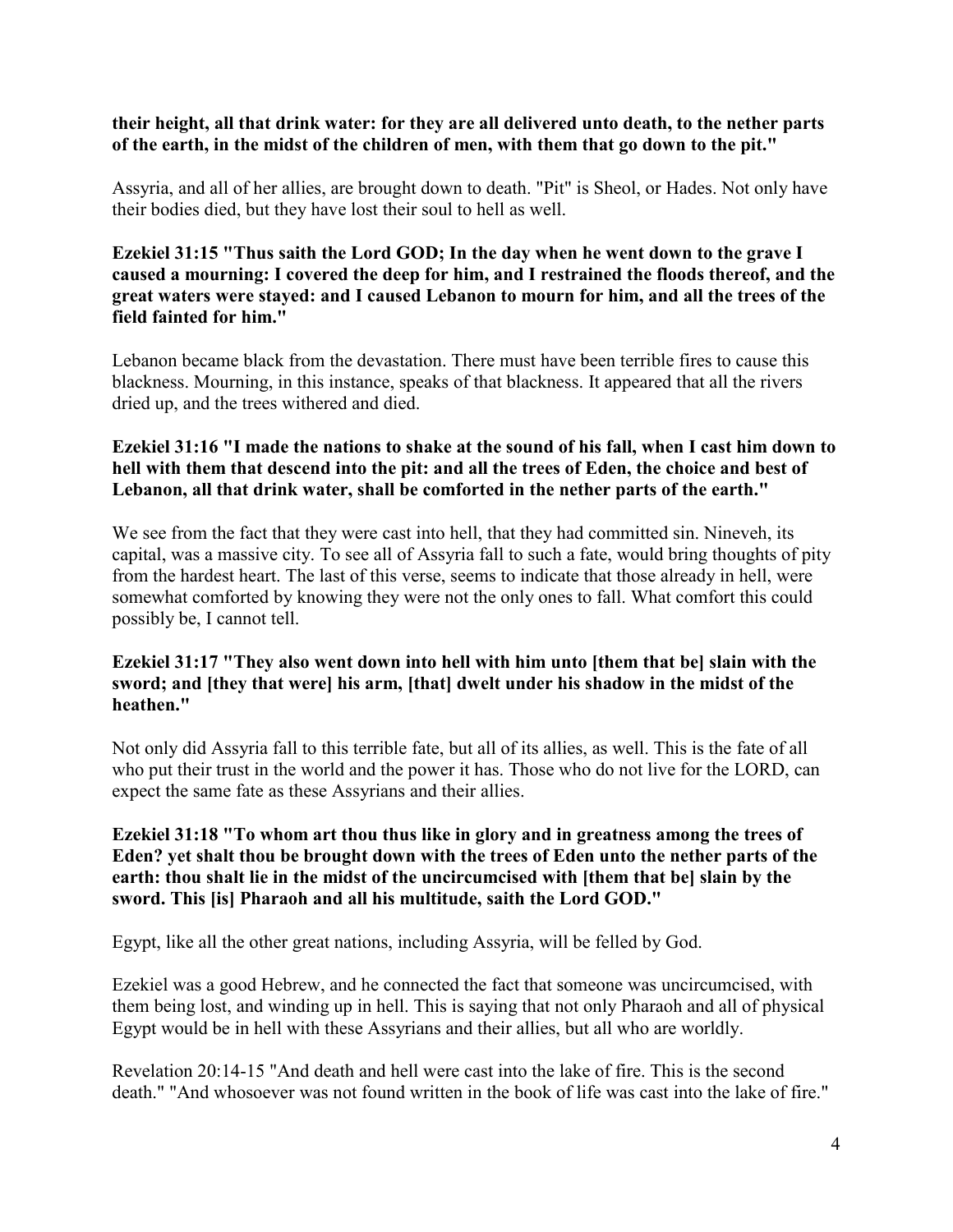# **Ezekiel Chapter 31 Questions**

- 1. When was this prophecy given?
- 2. Who is it addressed to?
- 3. Who was spoken of as a cedar of Lebanon?
- 4. What is this calling Assyria?
- 5. What makes a tree grow big and strong?
- 6. What is verse 5 saying about Assyria?
- 7. Who made Assyria great?
- 8. The deeper the root grows on the tree, the set of the tree is?
- 9. It is the \_\_\_\_\_\_\_\_ of \_\_\_\_\_ that makes us strong.
- 10. \_\_\_\_\_\_\_\_\_\_\_\_\_ is the Tree of Life.
- 11. Where was the Tree of Life located in the Garden of Eden?
- 12. Why did Adam and Eve partake of the tree of knowledge?
- 13. What similarity is between Adam and Eve, and Assyria?
- 14. "His heart lifted up" speaks of \_\_\_\_\_\_\_\_.
- 15. Who was the mighty one of the heathen?
- 16. How did their fall come?
- 17. Who do the branches in verse 12 represent?
- 18. What happens to the Assyrian army?
- 19. What does "pit" mean?
- 20. Not only have their bodies died, but they \_\_\_\_\_\_\_\_\_\_\_\_\_\_\_\_\_\_\_\_\_\_\_\_\_\_\_\_.
- 21. Lebanon became black from the
- 22. What happened to the rivers and trees?
- 23. Who pitied them, when they fell?
- 24. What comforted those already in hell?